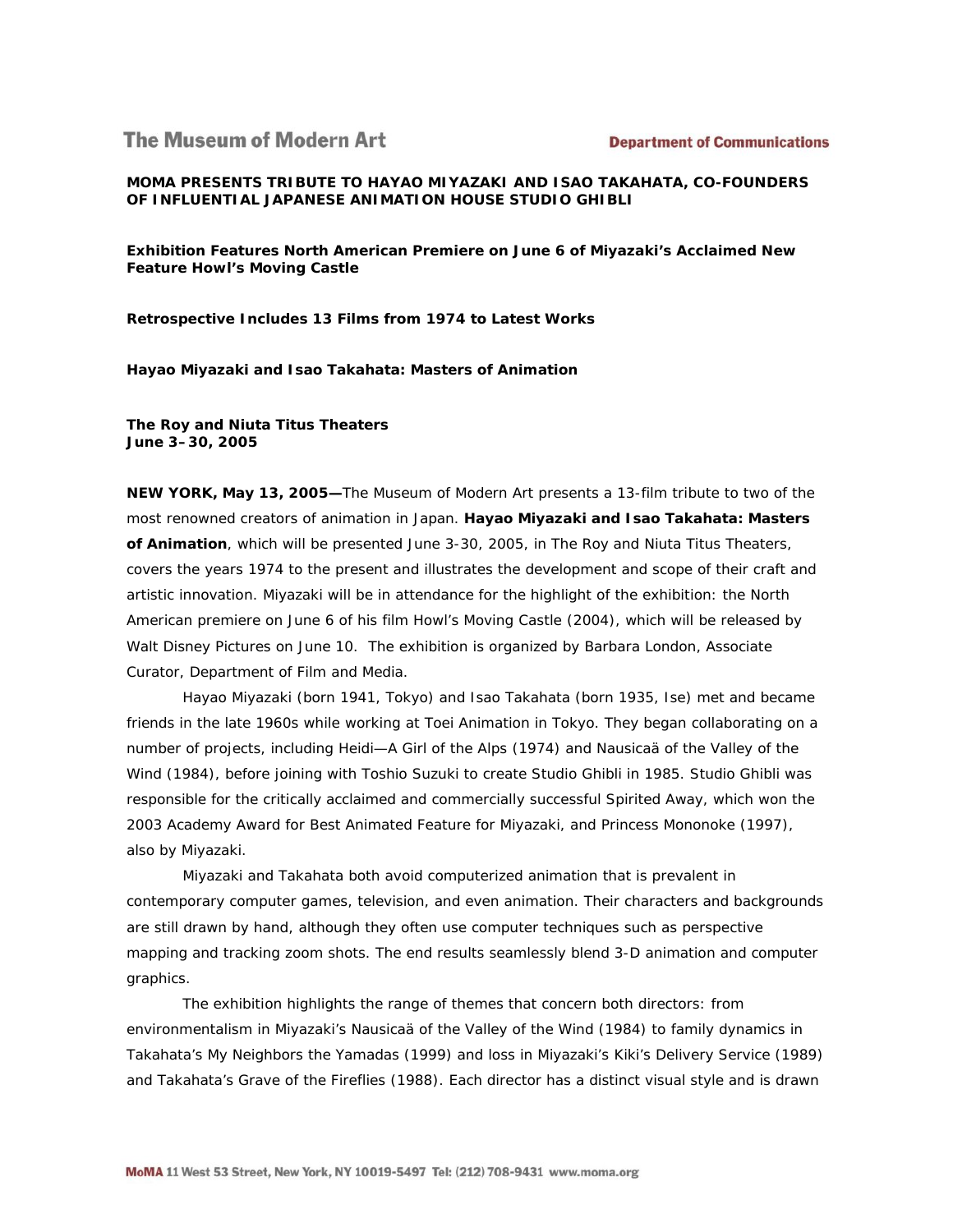to a particular type of story: Miyazaki's films revolve around complex legends, often with children navigating magical and precarious terrains; Takahata's films explore day-to-day life with a hardheaded objectivity. Despite sharing a common undercurrent of darkness, their films always convey a sense of hope and an empathy with the travails of humanity.

*Howl's Moving Castle* is based upon the novel by Diana Wynne Jones and has already been a major commercial success in Europe and Asia. This animated adventure celebrates the transformative power of love and the resilience of the human spirit in the face of adversity. While young Sophie works tirelessly making hats in the shop once owned by her deceased father, she meets the handsome but mysterious wizard Howl. Subsequently she is turned into a 90-year-old woman and embarks on a remarkable odyssey to lift the curse. At the North American premiere on June 6, much of the vocal talent of this English-language version is expected to attend, including Emily Mortimer (Sophie) and Christian Bale (Howl), as well as Jean Simmons, Lauren Bacall, and Billy Crystal. The films are accompanied by a special show in the lobby of Studio Ghibli posters, currently in the Museum's collection.

The exhibition is supported by Walt Disney Studios, The Japan Foundation, and The International Council of The Museum of Modern Art. Special thanks to Fabienne Stephan, Andrew Maerkle, and Anri Yasuda.

## **No. 35 Press Contact:** Paul Power, (212) 708-9847, or paul\_power@moma.org

#### **For downloadable images, please visit www.moma.org/press**

**Public Information:**

**The Museum of Modern Art,** 11 West 53rd Street, New York, NY 10019

| Hours:    | Wednesday through Monday: 10:30 a.m.-5:30 p.m. Friday: 10:30 a.m.-8:00 p.m. Closed                       |
|-----------|----------------------------------------------------------------------------------------------------------|
|           | Tuesday                                                                                                  |
|           | Museum Adm: \$20 adults; \$16 seniors, 65 years and over with I.D.; \$12 full-time students with current |
|           | 1.D. Free, members and children 16 and under accompanied by an adult. (Includes                          |
|           | admittance to Museum galleries and film programs)                                                        |
|           | Target Free Friday Nights 4:00 p.m. -8:00 p.m.                                                           |
| Film Adm: | \$10 adults; \$8 seniors, 65 years and over with I.D. \$6 full-time students with current I.D.           |
|           | (For admittance to film programs only)                                                                   |
| Subway:   | E or V train to Fifth Avenue/53rd Street                                                                 |
| Bus:      | On Fifth Avenue, take the M1, M2, M3, M4, or M5 to 53rd Street. On Sixth Avenue, take the                |
|           | M5, M6, or M7 to 53rd Street. Or take the M57 and M50 crosstown buses on 57th and 50th                   |
|           | Streets.                                                                                                 |

The public may call (212) 708-9400 for detailed Museum information. Visit us on the Web at www.moma.org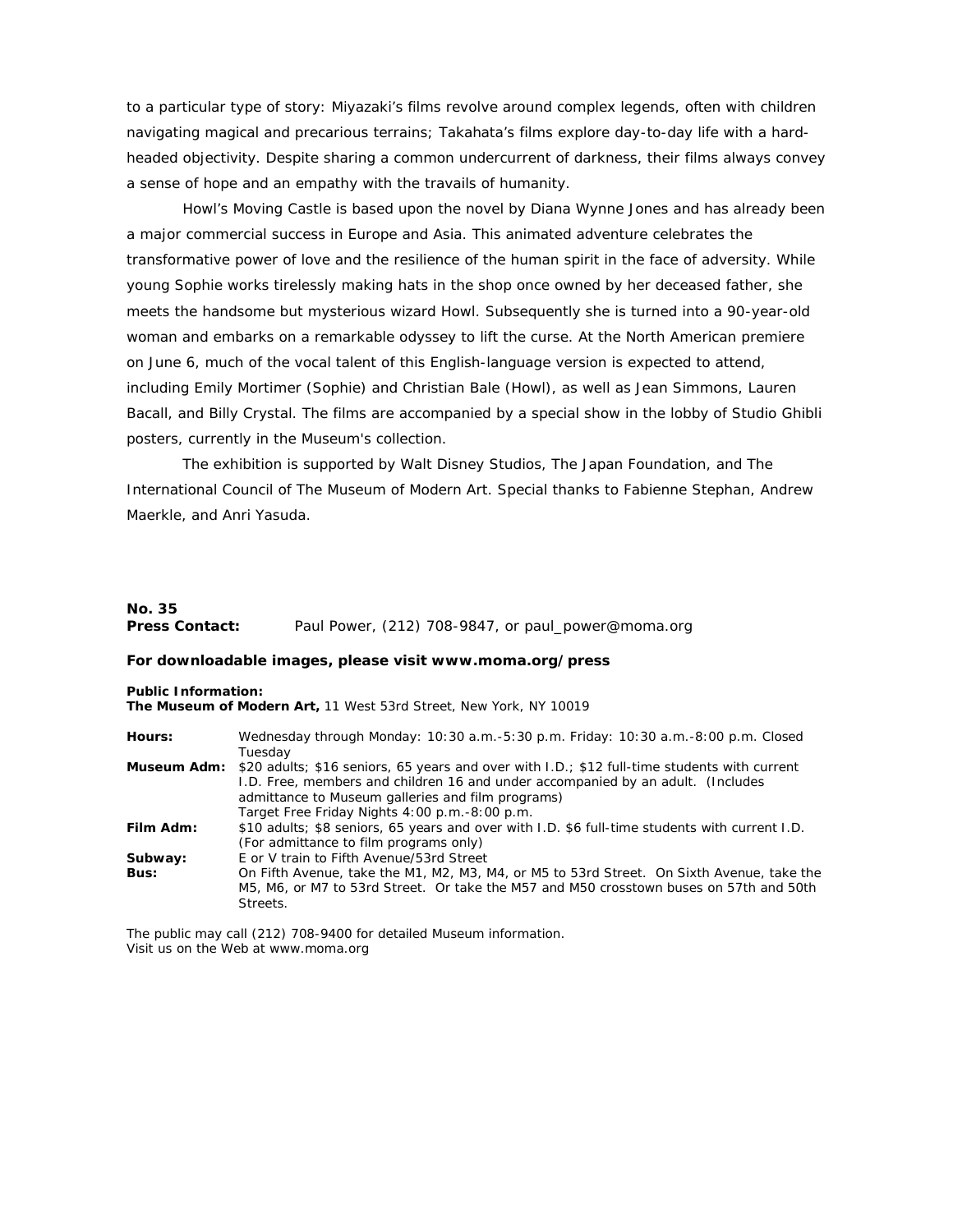## *HAYAO MIYAZAKI AND ISAO TAKAHATA: MASTERS OF ANIMATION*

## **SCREENING SCHEDULE**

## **Friday, June 3**

- **6:00 p.m.** *Kaze no Tani no Nausicaä (Nausicaä of the Valley of the Wind).* 1984. Japan. Written and directed by Hayao Miyazaki. Nausicaä hails from the Valley of the Wind, where a community of postapocalyptic survivors wears gas masks to breathe. She must protect the Valley from giant mutated insects from the Jungle of Decay. Miyazaki's film confronts such themes as environmental responsibility, community spirit, and humans' relationship to science. 116 min. T1 Also screening Thursday, June 16, 7:00 p.m.
- **8:30 p.m.** *Ho-hokkeyo Tonari no Yamada-kun (My Neighbors the Yamadas).* 1999. Japan. Directed by Isao Takahata. Based on Ishii Hisaihi's long-running *manga*, this film centers on salaryman Takashi Yamada. His wife hates housework, his teenage son refuses to study, his small daughter speaks too loudly, and his sharp-tongued mother butts in. . . . Here's the kind of traditional family that may be disappearing in an increasingly modernized Japan. 104 min. T1 Also screening Wednesday, June 29, 8:15 p.m.

### **Saturday, June 4**

- **2:00 p.m.** *Heisei Tanuki Gassen Ponpoko (Pom Poko).* 1994. Japan. Written and directed by Isao Takahata. Raccoonlike creatures are threatened by the destruction of their forest. 118 min. T1 Also screening Wednesday, June 29, 6:00 p.m.
- **4:00 p.m.** *Tonari no Totoro (My Neighbor Totoro).* 1988. Japan. Written and directed by Hayao Miyazaki. Two young girls move to the countryside to care for their ailing mother. They befriend the magical Totoro, who takes them on the ride of their lives. 86 min. T1 Also screening Saturday, June 25, 4:00 p.m.
- **8:15 p.m.** *Kurenai no Buta (Porco Rosso).* 1992. Japan. Written and directed by Hayao Miyazaki. Porco is a champion Italian aviator-for-hire. His suave and noble ways define him as a hero, despite his porcine appearance. Antifascist overtones and the romance of a more heroic era add complexity to this work, which is set in the Adriatic region during the 1920s. The technologies of aviation and motion pictures, a hallmark of Futurism, play prominent roles in the film. 93 min. T1 Also screening Thursday, June 23, 6:00 p.m.

### **Sunday, June 5**

**2:00 p.m.** *Majo no Takkyubin (Kiki's Delivery Service).* 1989. Japan. Directed by Hayao Miyazaki. Kiki is a thirteen-year-old witch who, following the customs of her clan, sets off into the world to establish herself as a full witch. With sidekick Jiji, a black cat, Kiki begins life in a sleepy seaside town, where she overcomes loneliness and gains independence with the support of her new friends and family. 102 min. T1 Also screening Thursday, June 23, 8:15 p.m.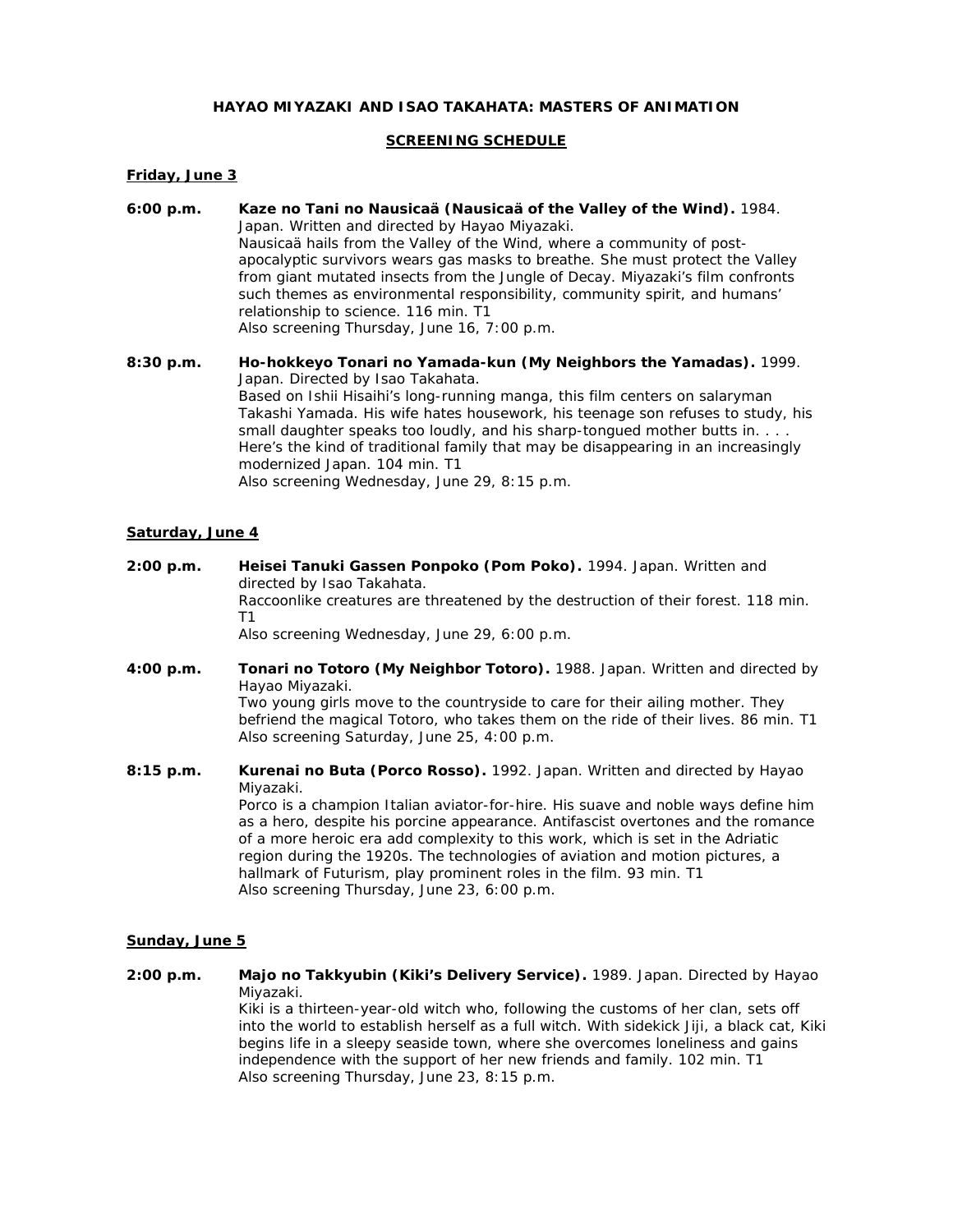**5:00 p.m.** *Hotaru no Haka (Grave of the Fireflies).* 1988. Japan. Directed by Isao Takahata. Two orphans, Seita and his younger sister Setsuko, struggle to survive World War II in this often graphic, heartrending film. Fourteen-year-old Seita's self-sacrificing devotion to Setsuko is contrasted with the selfish behavior of adults desperate to save themselves from death. 88 min. T1

## **Monday, June 6**

**8:30 p.m.** *Howl no Ugoku Shiro (Howl's Moving Castle).* 2004. Japan. Directed by Hayao Miyazaki, based on a novel by Diana Wynne Jones. Sophie works diligently in a hat shop while her countrymen go off to war in the fervent spirit of imperial conquest. After befriending the mysterious boy Howl, Sophie is transformed by magic into an old woman. The ensuing madcap adventures in Howl's moving castle remind her that her joy can never be fully suppressed. 118 min. **North American premiere.** T1

## **Thursday, June 16**

**7:00 p.m.** *Kaze no Tani no Nausicaä (Nausicaä of the Valley of the Wind).* See Friday, June 3, 6:00 p.m. T2

## **Friday, June 17**

**7:00 p.m.** *Mononoke Hime (Princess Mononoke).* 1997. Japan. Written and directed by Hayao Miyazaki. With a haunting theme song sung by countertenor Mera Yoshikazu, this film about a girl warrior's struggle for peace unfolds in a medieval age of discord and rapid change. 133 min. T2 Also screening Thursday, June 30, 8:30 p.m.

## **Sunday, June 19**

- **1:00 p.m.** *Heidi—A Girl of the Alps.* 1974. Japan. Directed by Isao Takahata. Scene design and layout by Hayao Miyazaki. In this made-for-TV series based on the original story by Johanna Spyri, young Heidi is sent to live with her grandfather in his alpine cabin. The first Takahata-Miyazaki collaboration with creative direction over every aspect of production, the project demonstrates the remarkable working methods that came to define the future Studio Ghibli. 92 min. T2 Also screening Saturday, June 25, 6:00 p.m.
- **2:45 p.m.** *Sen to Chihiro no Kamikakushi (Spirited Away).* 2001. Japan. Written and directed by Hayao Miyazaki. Young Chihiro is moving to the countryside with her parents. While in a forest en route to their new home, her parents are turned by a curse into pigs. Chihiro enters a mythical realm where she undergoes various trials to rescue her family. 124 min. T2 Also screening Saturday, June 25, 8:15 p.m.